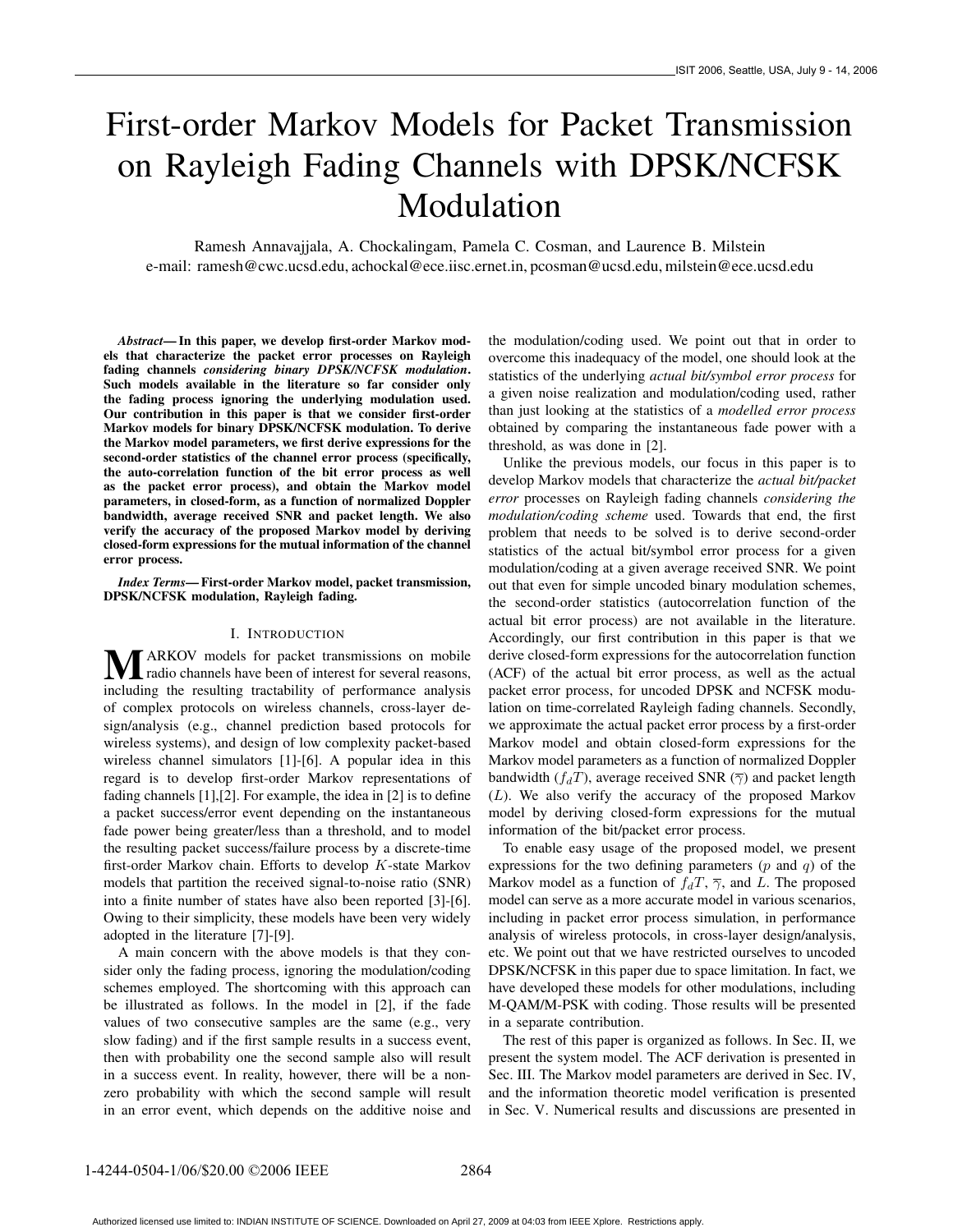.

Sec. VI. Conclusions are given in Sec. VII.

## II. SYSTEM MODEL

We consider packet data transmission over block fading Rayleigh channels. Each data packet is composed of  $L$  information bits. The bit duration is denoted by  $T_b$ , and hence the packet duration  $T = LT<sub>b</sub>$ . We assume that the information bits are either binary DPSK modulated with ideal differential detection, or binary orthogonal FSK modulated with ideal noncoherent detection. As a result, the error probability of any bit, conditioned on the instantaneous SNR, is given by

$$
P_b(\gamma) = a \exp(-b\gamma),\tag{1}
$$

where  $\gamma$  is the instantaneous SNR random variable (r.v). In (1),  $a = 1/2$  and  $b = 1$  for DPSK modulation, whereas  $a = 1/2$ and  $b = 1/2$  for NCFSK modulation [10].

We assume a complex Gaussian fading channel where each fade is modelled as a zero-mean, unit-variance, circularly symmetric, complex Gaussian r.v. The fading process is assumed to be slowly varying, and is constant over the packet duration, T. If  $\gamma_i$  is the instantaneous SNR in the *i*th packet duration, then the joint probability density function (pdf) of  $\gamma_i$  and  $\gamma_j$ can be expressed as [11]

$$
f_{\gamma_i,\gamma_j}(x,y) = \frac{e^{-\frac{x+y}{\overline{\gamma}(1-\rho_{i,j}^2)}}}{\overline{\gamma}^2(1-\rho_{i,j}^2)} I_0\left(\frac{2\rho_{i,j}\sqrt{xy}}{(1-\rho_{i,j}^2)\overline{\gamma}}\right), \ x \ge 0 \ y \ge 0,
$$
\n(2)

where  $\overline{\gamma} = E[\gamma_i]$  is the average received SNR per bit,  $I_0(\cdot)$  is the zeroth order modified Bessel function of the first kind [12], and  $\rho_{i,j} = J_0(2\pi f_d T|i-j|)$  is the correlation coefficient of the underlying complex-valued fading process [11]. Here,  $J_0(\cdot)$  is the zeroth order Bessel function [12]. Since  $\rho_{i,j}$  is only a function of  $|i - j|$  we use  $\rho_{i} = j$  instead of  $\rho_{i,j}$ .

Since the bits within a packets are not coded, a packet is declared erroneously decoded if at least one of the bits in that packet is incorrectly detected. Let us denote by  $PEP(\gamma_i)$  the packet error probability (PEP) of the jth packet, conditioned on the instantaneous SNR,  $\gamma_j$ . Then,

PEP(
$$
\gamma_j
$$
) = 1 - (1 - ae<sup>-b $\gamma_j$ )<sup>L</sup> =  $\sum_{k=1}^{L}$ (-1)<sup>k+1</sup> $\binom{L}{k}$ a<sup>k</sup>e<sup>-bk $\gamma_j$ ,  
(3)</sup></sup>

where in (3) we have expanded  $(1 - ae^{-b\gamma_j})^L$  using the binomial theorem. The average PEP is denoted by  $\overline{PEP(\overline{\gamma})}$ , and is obtained by term-by-term averaging of (3) as

$$
\overline{\text{PEP}}(\overline{\gamma}) = E\left[\text{PEP}(\gamma)\right] = \sum_{k=1}^{L} (-1)^{k+1} {L \choose k} \frac{a^k}{1 + kb\overline{\gamma}}.
$$
 (4)

The average bit error probability (BEP) can be obtained by setting  $L = 1$  in (4).

## III. ACF DERIVATION

Let us denote by  $\mathcal{R}(\overline{\gamma}, \rho_{|i-j|})$  the autocorrelation function of the packet error process. Mathematically, we have

$$
\mathcal{R}(\overline{\gamma}, \rho_{|i-j|}) = E\left[\text{PEP}(\gamma_i)\text{PEP}(\gamma_j)\right].\tag{5}
$$

Upon substituting  $(3)$  in  $(5)$ , we have

$$
\mathcal{R}(\overline{\gamma}, \rho_{|i-j|}) = \sum_{k=1}^{L} \sum_{l=1}^{L} (-1)^{k+l} \binom{L}{k} \binom{L}{l} a^{k+l} E\left[e^{-bk\gamma_i - bl\gamma_j}\right].
$$
\n(6)

To simplify the expectation in (6), we first obtain the conditional expectation of (6), conditioned on  $\gamma_i$ . Conditioned on  $\gamma_i$ , which is exponentially distributed with mean  $\overline{\gamma}$ , the pdf of  $\gamma_i$  can be written as

$$
f_{\gamma_j|\gamma_i}(y|x) = \frac{f_{\gamma_i,\gamma_j}(x,y)}{f_{\gamma_i}(x)} = \frac{e^{-\frac{y+x\rho_{[i-j]}^2}{\overline{\gamma}(1-\rho_{[i-j]}^2)}I_0\left(\frac{2\rho_{|i-j|}\sqrt{xy}}{(1-\rho_{|i-j|}^2)^{\overline{\gamma}}}\right)}{(1-\rho_{|i-j|}^2)^{\overline{\gamma}}}
$$

That is,  $\gamma_i |\gamma_i = x$  is noncentral chi-square distributed with second moment  $\overline{\gamma}(1 - \rho_{[i-j]}^2)$  and noncentrality parameter  $\pi r^2$  The moment conception function (MGE) of rameter  $x \rho_{|i-j|}^2$ . The moment generating function (MGF) of  $f_{\gamma_2|\gamma_1}(y|x)$  is [10]

$$
\text{MGF}_{\gamma_2|\gamma_1=x}(ju) \stackrel{\triangle}{=} E[e^{ju\gamma_2}|\gamma_1=x] = \frac{\exp\left(\frac{juxp^2}{1-ju\overline{\gamma}(1-\rho_{|i-j|}^2)}\right)}{1-ju\overline{\gamma}(1-\rho_{|i-j|}^2)}.
$$
  
Using (8), the conditional expectation  $E\left[e^{-bk\gamma_i - bl\gamma_j}|\gamma_i\right]$  is

Using (8), the conditional expectation  $E\left[$  $e^{-bk\gamma_i-bl\gamma_j}|\gamma_i$ 1 is

$$
E\left[e^{-bk\gamma_i - bl\gamma_j}|\gamma_i\right] = \frac{e^{-bk\gamma_i}e^{-\frac{bl\gamma_i\rho^2}{1+bl\overline{\gamma}(1-\rho_{|i-j|}^2)}},\qquad(9)
$$

and averaging (9) over  $\gamma_i$  gives us

$$
E\left[e^{-bk\gamma_i - bl\gamma_j}\right] = \frac{1}{\left(1 + bk\overline{\gamma}\right)\left(1 + bl\overline{\gamma}\left(1 - \rho_{|i-j|}^2\right)\right) + bl\overline{\gamma}\rho_{|i-j|}^2}.
$$
\n(10)

Finally, upon plugging in (10) in (6), a closed-form expression for  $\mathcal{R}(\overline{\gamma}, \rho_{|i-j|}^2)$  is given by

$$
\mathcal{R}(\overline{\gamma}, \rho_{|i-j|}) = \sum_{k=1}^{L} \sum_{l=1}^{L} \frac{(-1)^{k+l} {L \choose k} {L \choose l} a^{k+l}}{(1 + bk\overline{\gamma})(1 + bl\overline{\gamma}(1 - \rho_{|i-j|}^2)) + bl\overline{\gamma}\rho_{|i-j|}^2}.
$$
\n(11)

With  $L = 1$  in (11), the ACF of the bit error process is given by

$$
\mathcal{R}_{\mathrm{Bit}}(\overline{\gamma}, \rho_{|i-j|}) = \frac{a^2}{(1+b\overline{\gamma})(1+b\overline{\gamma}(1-\rho_{|i-j|}^2)) + b\overline{\gamma}\rho_{|i-j|}^2}.
$$
\n(12)

## IV. COMPUTATION OF MODEL PARAMETERS

To derive the parameters of the first-order Markov model, we model the success/failure process of the transmitted packets as a binary random process. Let us denote by  $\{\beta_i\}$  the success/failure process of the transmitted data packet. We denote by  $\beta_i = 1$  the event that the *j*th packet is successful, and let  $\beta_i = 0$  indicate it is a failure. Then we write Prob $(\beta_i =$  $1|\gamma_i|=1 - \text{PEP}(\gamma_i)$ , and  $\text{Prob}(\beta_i = 0|\gamma_i) = \text{PEP}(\gamma_i)$ . Or, in a compact form,

$$
Prob(\beta_i = l | \gamma_i) = l + (1 - 2l)PEP(\gamma_i), \quad l \in \{0, 1\}. \quad (13)
$$

Authorized licensed use limited to: INDIAN INSTITUTE OF SCIENCE. Downloaded on April 27, 2009 at 04:03 from IEEE Xplore. Restrictions apply.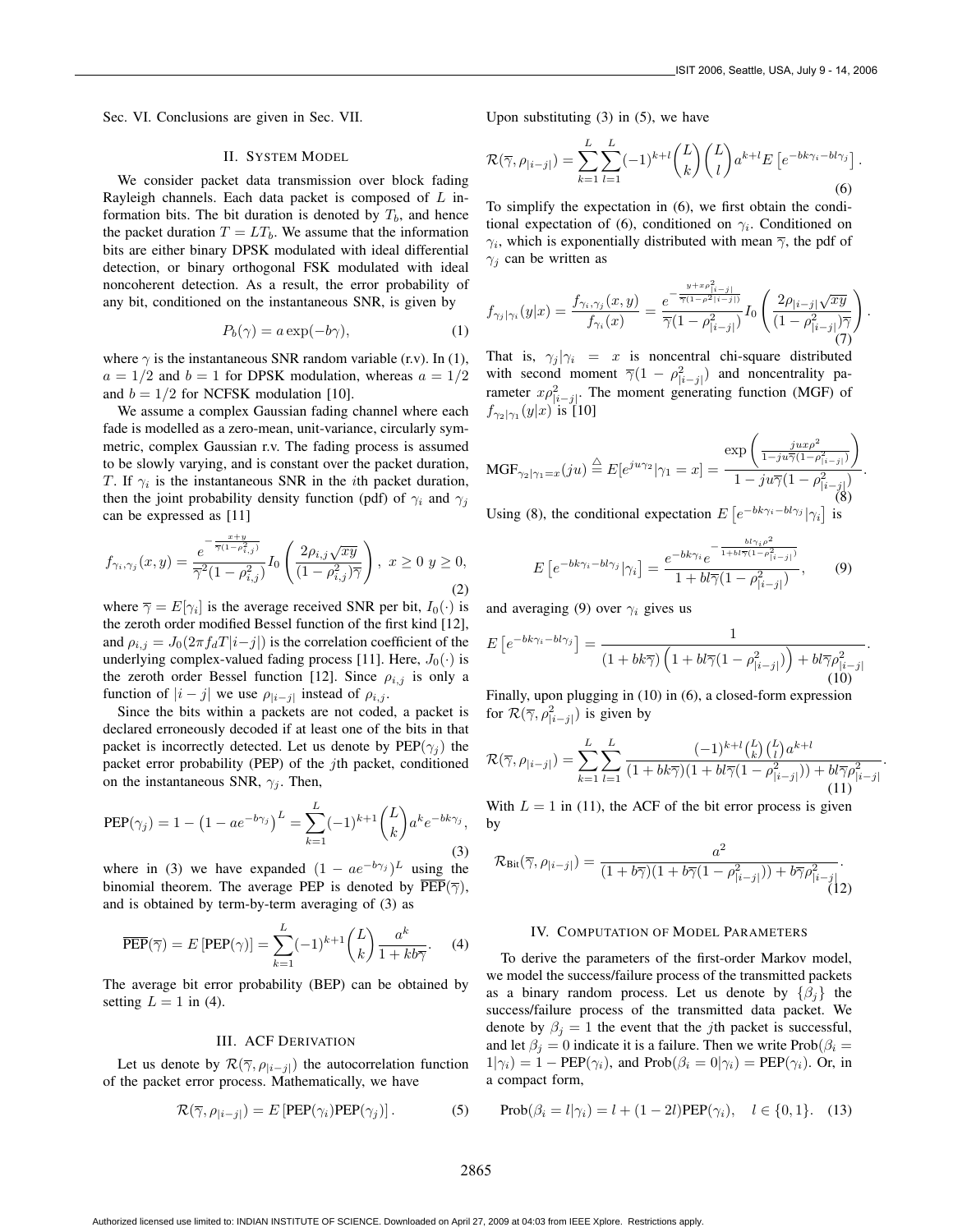The joint probability mass function (pmf) of  $\beta_i$  and  $\beta_j$  can be derived as

$$
Prob(\beta_i = l, \beta_j = k) = E [Prob(\beta_i = l, \beta_j = k | \gamma_i, \gamma_j)]
$$
  
= E [Prob(\beta\_i = l | \gamma\_i) Prob(\beta\_j = k | \gamma\_j)]  
= lk + (l + k - 4lk) \overline{PEP}(\overline{\gamma}) +  
(1 - 2l)(1 - 2k) \mathcal{R}(\overline{\gamma}, \rho\_{|i - j|}),(14)

where, in (14),  $l, k \in \{0, 1\}$ ,  $\overline{\text{PEP}}(\overline{\gamma})$  is given by (4) and  $\mathcal{R}(\overline{\gamma}, \rho_{|i-j|})$  is given by (11). Note that, when  $\rho_{|i-j|} \to 1$ (i.e., for the case of fully correlated Rayleigh fading) the joint pdf of  $\gamma_i$  and  $\gamma_j$  of (2) degenerates to

$$
f_{\gamma_i,\gamma_j}(x,y) = f_{\gamma_i}(x)\delta(x-y) \; (\rho_{|i-j|} \to 1), \qquad (15)
$$

where  $\delta(x)$  is the Dirac delta function. Accordingly, the ACF  $\mathcal{R}(\overline{\gamma}, \rho_{|i-j|} \to 1)$  of (5) reduces to

$$
\mathcal{R}(\overline{\gamma}, \rho_{|i-j|} \to 1) = E[\text{PEP}(\gamma_i)^2],\tag{16}
$$

which is equal to the second moment of the PEP. Upon using this in  $(14)$ , we have

$$
\text{Prob}(\beta_i = l, \beta_j = k)(\rho_{|i-j|} \to 1) = lk +
$$
  

$$
(l + k - 4lk)\overline{\text{PEP}}(\overline{\gamma}) + (1 - 2l)(1 - 2k)E[\text{PEP}(\gamma)^2], (17)
$$

which is not equal to Prob $(\beta_i = l)\delta_{l-k}$ , where  $\delta_n$  is the Kronecker delta function:  $\delta_n = 1$  for  $n = 0$  and is equal to zero for  $n \neq 0$ . That is, our proposed model shows that on a perfectly time-correlated fading channel, the packet success (failure) event in the ith time interval does not lead to a packet success (failure) event in the  $j$ th time interval with probability one. Our definition of the success/failure process takes into account not only the fading channel variations, but also the underlying modulation/coding characteristics and the additive noise effects of the channel. On the contrary, the first order model of [2] and the finite-state Markov model of [3] conclude that  $Prob(\beta_i = 1 | \beta_i = 1) = 1$  and  $Prob(\beta_i = 0 | \beta_i = 0) = 1$ . The marginal pmf of  $\beta = 1$  can easily be shown to equal

$$
\text{Prob}(\beta_i = 1) = 1 - \overline{\text{PEP}}(\overline{\gamma}) \tag{18}
$$

and 
$$
Prob(\beta_i = 0) = \overline{PEP}(\overline{\gamma}).
$$
 (19)

Using (14), (18) and (19), it is now straightforward to derive the parameters of the first-order Markov model. Conditioned on the event that the  $(i - 1)$ th packet is successful, the probability of the ith packet being successful is denoted by  $p$ , and is given by

$$
p = \text{Prob}(\beta_i = 1 | \beta_{i-1} = 1) = \frac{1 - 2\overline{\text{PEP}}(\overline{\gamma}) + \mathcal{R}(\overline{\gamma}, \rho_1)}{1 - \overline{\text{PEP}}(\overline{\gamma})},
$$
(20)

where  $\rho_1 = \rho_{i-1,i} = J_0(2\pi f_dT)$ . Conditioned on the event that the  $(i - 1)$ th packet is a failure, the probability of the *i*th packet being unsuccessful is denoted by  $q$ , and is given by

$$
q = \text{Prob}(\beta_i = 0 | \beta_{i-1} = 0) = \frac{\mathcal{R}(\overline{\gamma}, \rho_1)}{\overline{\text{PEP}}(\overline{\gamma})}.
$$
 (21)

Let us denote by  $\pi = [\pi_s, \pi_f]$  the steady-state probability vector of the Markov chain, where  $\pi_s$  and  $\pi_f$  are the steadystate probabilities of the packet being in the success and the failure states, respectively. Assuming that the Markov chain is stationary, the  $\pi$  vector can be obtained by solving  $\pi = \pi \mathbf{P}$ , where **P** is the channel transition probability matrix, which is given in terms of the Markov chain parameters  $p$  and  $q$  as

$$
\mathbf{P} = \left[ \begin{array}{cc} p & 1-p \\ 1-q & q \end{array} \right].\tag{22}
$$

The steady-state probabilities,  $\pi_s$  and  $\pi_f$ , are given by

$$
\pi_s = \frac{1-q}{2-p-q}
$$
 (23)

and 
$$
\pi_f = \frac{1-p}{2-p-q}
$$
. (24)

The average burst error length, denoted by  $\overline{L}_B$ , of the above two-state Markov chain is given by  $(1 - q)^{-1}$ , which, for the proposed bit/packet error probability-based model, is given by

$$
\overline{L}_B = \frac{\text{PEP}(\overline{\gamma})}{\overline{\text{PEP}}(\overline{\gamma}) - \mathcal{R}(\overline{\gamma}, \rho_1)}
$$
(25)

which, when  $\rho_1 \rightarrow 1$ , from (16), reduces to

$$
\overline{L}_B(\rho_1 \to 1) = \frac{\overline{\text{PEP}}(\overline{\gamma})}{\overline{\text{PEP}}(\overline{\gamma}) - E[\text{PEP}(\gamma)^2]}.
$$
 (26)

When  $L = 1$ , using (4) and (12), (25) simplifies to

$$
\overline{L}_B = \frac{(1 + b\overline{\gamma})(1 + b\overline{\gamma}(1 - \rho_1^2)) + b\overline{\gamma}\rho_1^2}{(1 + b\overline{\gamma})(1 - a + b\overline{\gamma}(1 - \rho_1^2)) + b\overline{\gamma}\rho_1^2}.
$$
 (27)

Equation (27) shows that, when  $\rho_1 = 1$ , as is the case for a fully correlated fading channel,  $\overline{L}_B \rightarrow (1+2b\overline{\gamma})/(1-a+(2-b)\overline{\gamma})$  $a)b\overline{\gamma}$ ), which when  $\overline{\gamma} \to \infty$  gives us  $\overline{L}_B = 4/3$  for both DPSK and NCFSK modulations. On the other hand, when  $\rho_1 < 1$ , (27) shows that  $\overline{L}_B \to 1$  as  $\overline{\gamma} \to \infty$ , irrespective of the actual value of  $\rho_1$ . This is due to the fact that, from (12), the ACF decays inversely with  $\overline{\gamma}$  when  $\rho_1 = 1$ , and it decays as  $\overline{\gamma}^{-2}$ for any value of  $\rho_1 < 1$ . As  $\rho_1 \rightarrow 0$ ,  $\overline{L}_B \rightarrow (1 - \overline{PEP}(\overline{\gamma}))^{-1}$ . Unless  $\overline{\gamma} \to 0$  (in which case PEP( $\gamma$ ) is unity with probability one) (25) shows that the average burst error length is *finite*. In contrast, the threshold-based model of [2] shows that  $L_B \rightarrow$  $\infty$  as  $\rho_1 \rightarrow 1$  (since  $q \rightarrow 1$  as  $\rho_1 \rightarrow 1$  in a threshold model).

## V. MUTUAL INFORMATION ANALYSIS

In [2], a mutual information-based argument is presented for the accuracy of a first order Markov model derived from the threshold-based success/failure process. In this section, using MI-based analysis, we argue that the proposed first-order Markov model is reasonably accurate for moderate to high values of normalized Doppler bandwidth. The MI between the current sample,  $\beta_i$ , of the success/failure process and the past two samples is<sup>1</sup> [13]

$$
I(\beta_i; (\beta_{i-1}, \beta_{i-2})) = I(\beta_i; \beta_{i-1}) + I(\beta_i; \beta_{i-2} | \beta_{i-1})
$$
  
=  $I(\beta_i; \beta_{i-1}) (1 + \zeta),$  (28)

where  $\zeta = I(\beta_i; \beta_{i-2}|\beta_{i-1})/I(\beta_i; \beta_{i-1})$ . To show that the first-order Markov model is sufficient to characterize the actual bit/packet error process, we would like to show that the MI between  $\beta_i$  and  $(\beta_{i-1}, \beta_{i-2})$  is approximately the same as the

1For analytical tractability, in this paper we consider only the past two samples.

Authorized licensed use limited to: INDIAN INSTITUTE OF SCIENCE. Downloaded on April 27, 2009 at 04:03 from IEEE Xplore. Restrictions apply.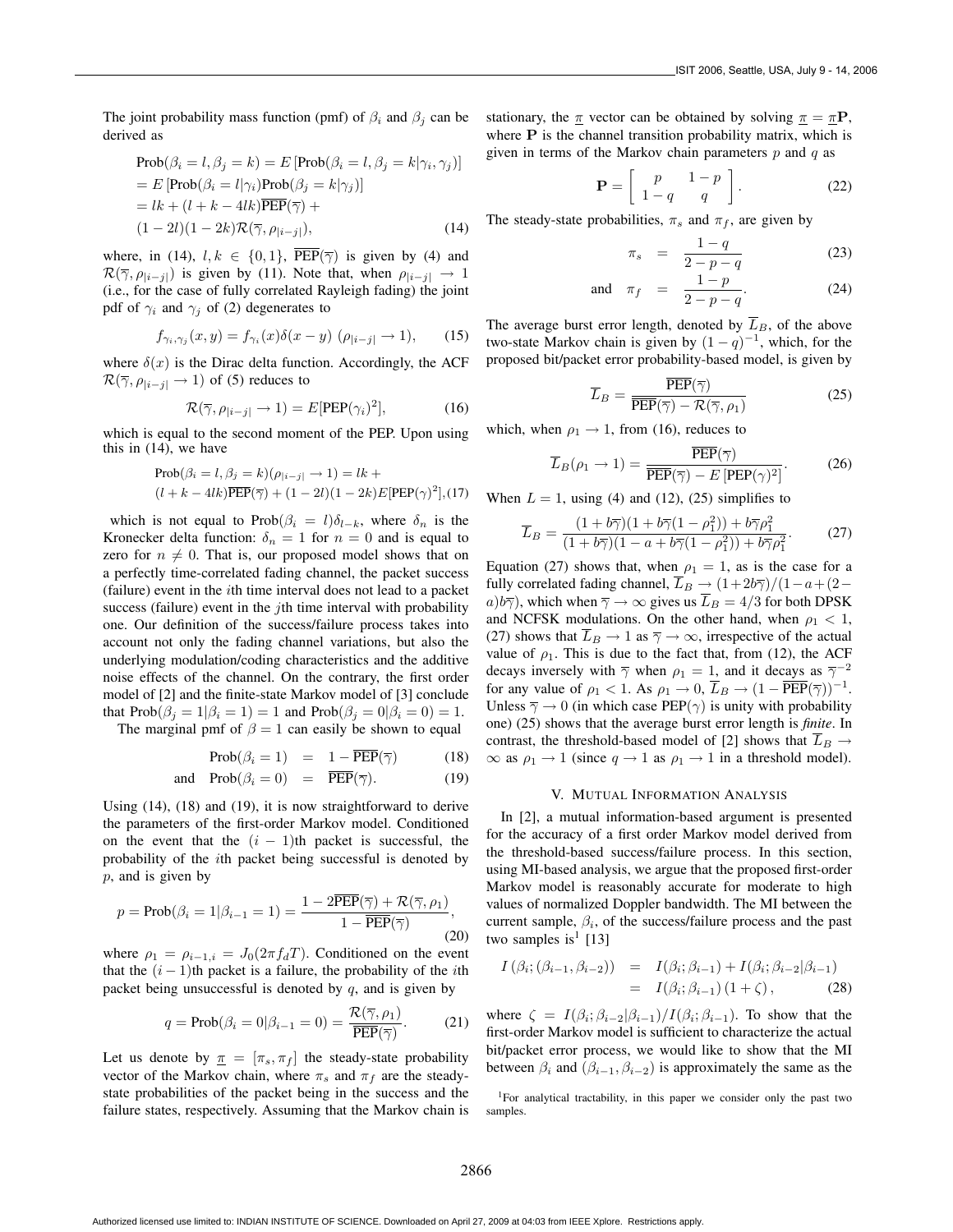MI between  $\beta_i$  and  $\beta_{i-1}$ . That is, conditioned on  $\beta_{i-1}$ , we would like to show that the conditional MI between  $\beta_i$  and  $\beta_{i-2}$  is negligible in comparison with  $I(\beta_i; \beta_{i-1})$ . In other words, we want  $\zeta$  to be as small as possible. We now calculate the individual MI expressions of (28).

The average MI,  $I(\beta_i; \beta_{i-1})$ , between  $\beta_i$  and  $\beta_{i-1}$  is given by [13]

$$
I(\beta_i; \beta_{i-1}) = E_{(\beta_i, \beta_{i-1})} \left[ \log_2 \left( \frac{\text{Prob}(\beta_i, \beta_{i-1})}{\text{Prob}(\beta_i) \text{Prob}(\beta_{i-1})} \right) \right]
$$
  
= 
$$
\sum_{l=0}^{1} \sum_{m=0}^{1} \text{Prob}(\beta_i = l, \beta_{i-1} = m) \times
$$
  

$$
\log_2 \left( \frac{\text{Prob}(\beta_i = l, \beta_{i-1} = m)}{\text{Prob}(\beta_i = l) P(\beta_{i-1} = m)} \right).
$$
 (29)

Note that computation of  $I(\beta_i; \beta_{i-1})$  requires the joint pmf of  $\beta_i$  and  $\beta_{i-1}$ , which is derived in closed-form in (14). The conditional average MI between  $\beta_i$  and  $\beta_{i-2}$ , conditioned on  $\beta_{i-1}$ , is given by [13]

h

$$
I(\beta_i; \beta_{i-2} | \beta_{i-1}) = E_{(\beta_i, \beta_{i-1}, \beta_{i-2})} \Bigg[
$$
  
\n
$$
\log_2 \left( \frac{\text{Prob}(\beta_i, \beta_{i-2} | \beta_{i-1})}{\text{Prob}(\beta_i | \beta_{i-1}) \text{Prob}(\beta_{i-2} | \beta_{i-1})} \right) \Bigg]
$$
  
\n
$$
= \sum_{l=0}^{1} \sum_{m=0}^{1} \sum_{n=0}^{1} \text{Prob}(\beta_i = l, \beta_{i-1} = m, \beta_{i-2} = n) \times
$$
  
\n
$$
\log_2 \left( \frac{\text{Prob}(\beta_i = l, \beta_{i-1} = m, \beta_{i-2} = n) \text{Prob}(\beta_{i-1} = m)}{\text{Prob}(\beta_i = l, \beta_{i-1} = m) \text{Prob}(\beta_{i-2} = n, \beta_{i-1} = m)} \right)
$$
  
\n30)

Computation of (30) requires the joint pmf of  $\beta_i$ ,  $\beta_{i-1}$  and  $\beta_{i-2}$ , which can be shown to be

$$
\text{Prob}(\beta_i = l_0, \beta_{i-1} = l_1, \beta_{i-2} = l_2) = E_{(\gamma_i, \gamma_{i-1}, \gamma_{i-2})} \Bigg[
$$
  
\n
$$
(l_0 + \text{PEP}(\gamma_i)(1 - 2l_0)) \times
$$
  
\n
$$
(l_1 + \text{PEP}(\gamma_{i-1})(1 - 2l_1)) (l_2 + \text{PEP}(\gamma_{i-2})(1 - 2l_2)) \Bigg]
$$
  
\n
$$
= \overline{\text{PEP}}(\overline{\gamma}) (l_0l_1 + l_1l_2 + l_2l_0 - 6l_0l_1l_2) +
$$
  
\n
$$
l_0(1 - 2l_1)(1 - 2l_2)\mathcal{R}(\overline{\gamma}, \rho_1) +
$$
  
\n
$$
l_1(1 - 2l_0)(1 - 2l_2)\mathcal{R}(\overline{\gamma}, \rho_1) +
$$
  
\n
$$
(1 - 2l_0)(1 - 2l_1)\mathcal{R}(\overline{\gamma}, \rho_1) +
$$
  
\n
$$
(1 - 2l_0)(1 - 2l_1)(1 - 2l_2)\mathcal{K}(\overline{\gamma}, \rho_1, \rho_2), \qquad (31)
$$

where

$$
\mathcal{K}(\overline{\gamma}, \rho_1, \rho_2) \stackrel{\triangle}{=} E\left[\text{PEP}(\gamma_i)\text{PEP}(\gamma_{i-1})\text{PEP}(\gamma_{i-2})\right], \quad (32)
$$

is the *third order statistic* of the packet error process. In (31) we have  $l_0, l_1, l_2 \in \{0, 1\}$ . Using (3),  $\mathcal{K}(\overline{\gamma}, \rho_1, \rho_2)$  can be simplified as

$$
\mathcal{K}\left(\overline{\gamma},\rho_1,\rho_2,\right) = \sum_{m=1}^{L} \sum_{n=1}^{L} \sum_{r=1}^{L} (-1)^{m+n+r+1} a^{m+n+r} \times
$$

$$
\binom{L}{m} \binom{L}{m} \binom{L}{r} E\left[e^{-bn\gamma_i - bn\gamma_{i-1} - br\gamma_{i-2}}\right].
$$
(33)

To simplify the expectation in (33) we use a result from [14]. In [14], Mallik presented a simple closed-form expression for the MGF of correlated exponential r.vs when the underlying Gaussian r.vs are circularly symmetric. Since the underlying Gaussian r.vs in our model are also assumed to be circularly symmetric, using (77) in [14] the expectation in (33) can be simplified as

$$
E\left[e^{-bm\gamma_i - bn\gamma_{i-1} - br\gamma_{i-2}}\right] = \frac{1}{\det\left(I_3 + j2b\text{diag}(m, n, r)\overline{\gamma}\mathsf{R}\right)}\tag{34}
$$

where  $\det(\cdot)$  is the determinant operator,  $I_3$  is the 3-by-3 identity matrix,  $diag(a_1, a_2, \ldots, a_n)$  is the *n*-by-*n* diagonal matrix with the diagonal elements  $a_1, \ldots, a_n$ , and R is the covariance matrix of the underlying complex Gaussian matrix which is given by

$$
R = \frac{1}{2} \begin{bmatrix} 1 & \rho_1 & \rho_2 \\ \rho_1 & 1 & \rho_1 \\ \rho_2 & \rho_1 & 1 \end{bmatrix},
$$
 (35)

where  $\rho_2 = \rho_{i-2,i} = J_0(4\pi f_d)$ . Upon substituting (34) in (33) we arrive at

$$
\mathcal{K}\left(\overline{\gamma},\rho_{1},\rho_{2}\right) = \sum_{m=1}^{L} \sum_{n=1}^{L} \sum_{r=1}^{L} (-1)^{m+n+r+1} \times
$$

$$
\frac{a^{m+n+r} {L \choose m} {L \choose n} {L \choose r}}{\text{det}\left(I_{3} + j2b\text{diag}(m,n,r)\overline{\gamma}\mathbb{R}\right)}.
$$
Substituting (36) in (31) gives us a closed-form expression for

Prob( $\beta_i = l_0, \beta_{i-1} = l_1, \beta_{i-2} = l_2$ ).

## VI. RESULTS AND DISCUSSION

In this section, we present some numerical results illustrating the design of the proposed Markov model. First, in Fig. 1 the correlation coefficient (CorrCoeff) function of the BEPs of both DPSK and NCFSK modulations are compared as a function of normalized Doppler bandwidth  $f_dT$ . These curves are parameterized by the average received SNR  $\overline{\gamma} \in$  $\{10, 15, 20\}$  dB. From Fig. 1, we conclude that, at a given  $f_dT$  and average SNR,  $\overline{\gamma}$ , the CorrCoeff between the BEP of DPSK is much smaller in comparison with the BEP CorrCoeff of NCFSK. This is due to the fact that DPSK is superior to NCFSK by 3 dB. The CorrCoeff decreases with both the average received SNR and the normalized Doppler bandwidth. This can be explained by the fact that at high SNR, due to the improved reliability, the bit-to-bit error dependence is reduced, whereas increased normalized channel bandwidth directly leads to a reduction in channel correlation. It is to be noted that the nonmonotonic behavior of the BEP correlation coefficient is due to the nonmonotonic nature of the underlying fading correlation coefficient,  $J_0(2\pi f_dT)$ , with  $f_dT$ .

The MI and conditional MI of the packet success/failure process is compared in Fig. 2 as a function of the average received SNR. The MI and conditional MI expressions are evaluated from the analysis presented in Section VI. For  $f_dT = 0.05$ , Fig. 2 shows that the conditional MI,  $I(\beta_i; \beta_{i-2}|\beta_{i-1})$ , is smaller, in most cases by an order of magnitude or half an order of magnitude, than  $I(\beta_i; \beta_{i-1})$ , and can be ignored for simplicity. The contribution of  $I(\beta_i; \beta_{i-2}|\beta_{i-1})$ 

Ē